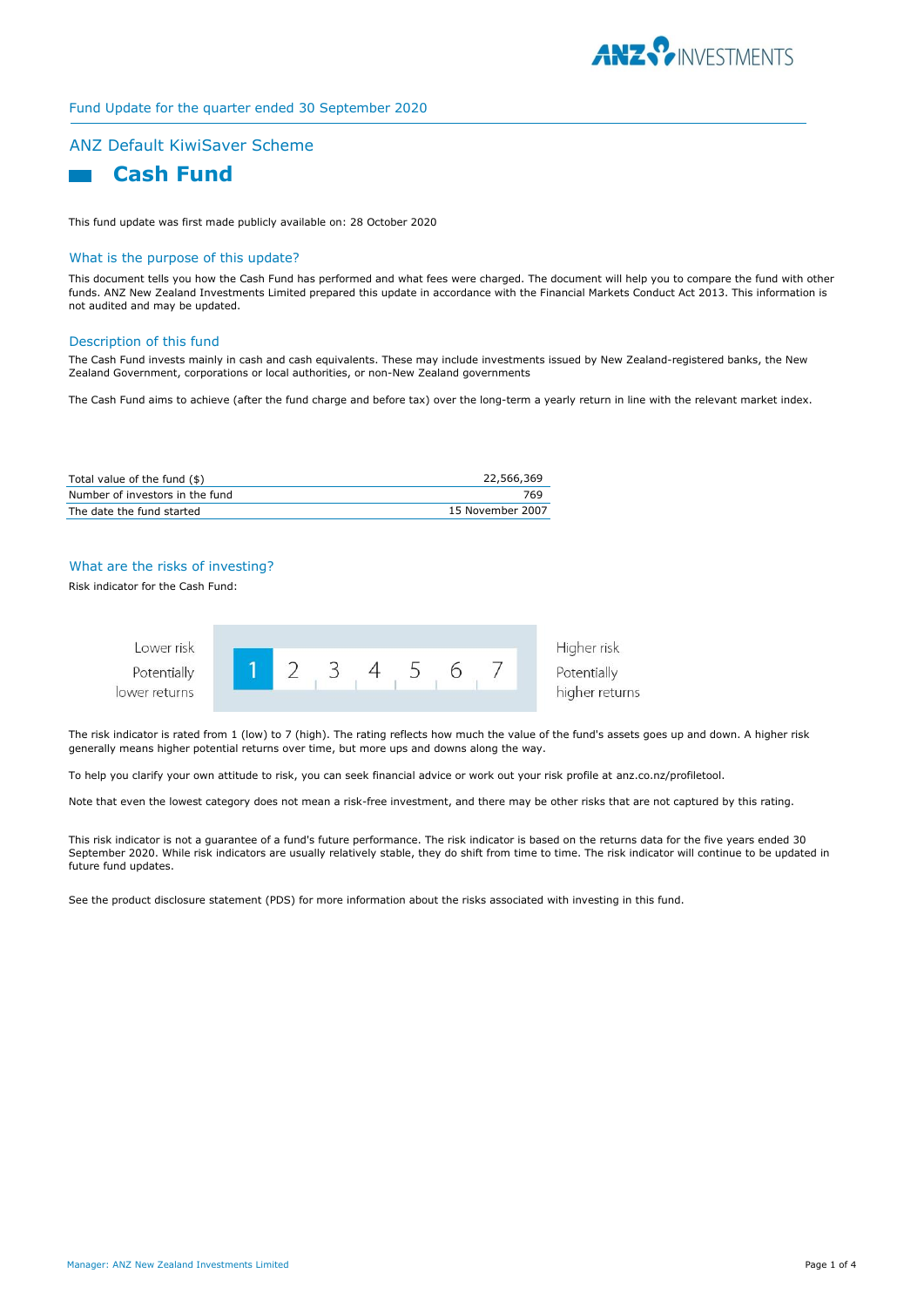# How has the fund performed?

|                                               | Average over past<br>five years | Past year |  |
|-----------------------------------------------|---------------------------------|-----------|--|
| Annual return                                 |                                 |           |  |
| (after deductions for charges and tax)        | 1.52%                           | 0.92%     |  |
| Annual return                                 |                                 |           |  |
| (after deductions for charges but before tax) | 2.12%                           | 1.29%     |  |
| Market index annual return                    |                                 |           |  |
| (reflects no deduction for charges and tax)   | 1.90%                           | 0.87%     |  |

The market index annual return shows the return of the S&P/NZX Bank Bills 90 Day Index.

Additional information about the market index is available in the statement of investment policy and objectives on the offer register at www.discloseregister.companiesoffice.govt.nz.



# **Annual return graph**

This shows the return after fund charges and tax for each of the last 10 years ending 31 March. The last bar shows the average annual return for the last 10 years, up to 30 September 2020.

**Important:** This does not tell you how the fund will perform in the future.

Returns in this update are after tax at the highest prescribed investor rate (PIR) of tax for an individual New Zealand resident. Your tax may be lower.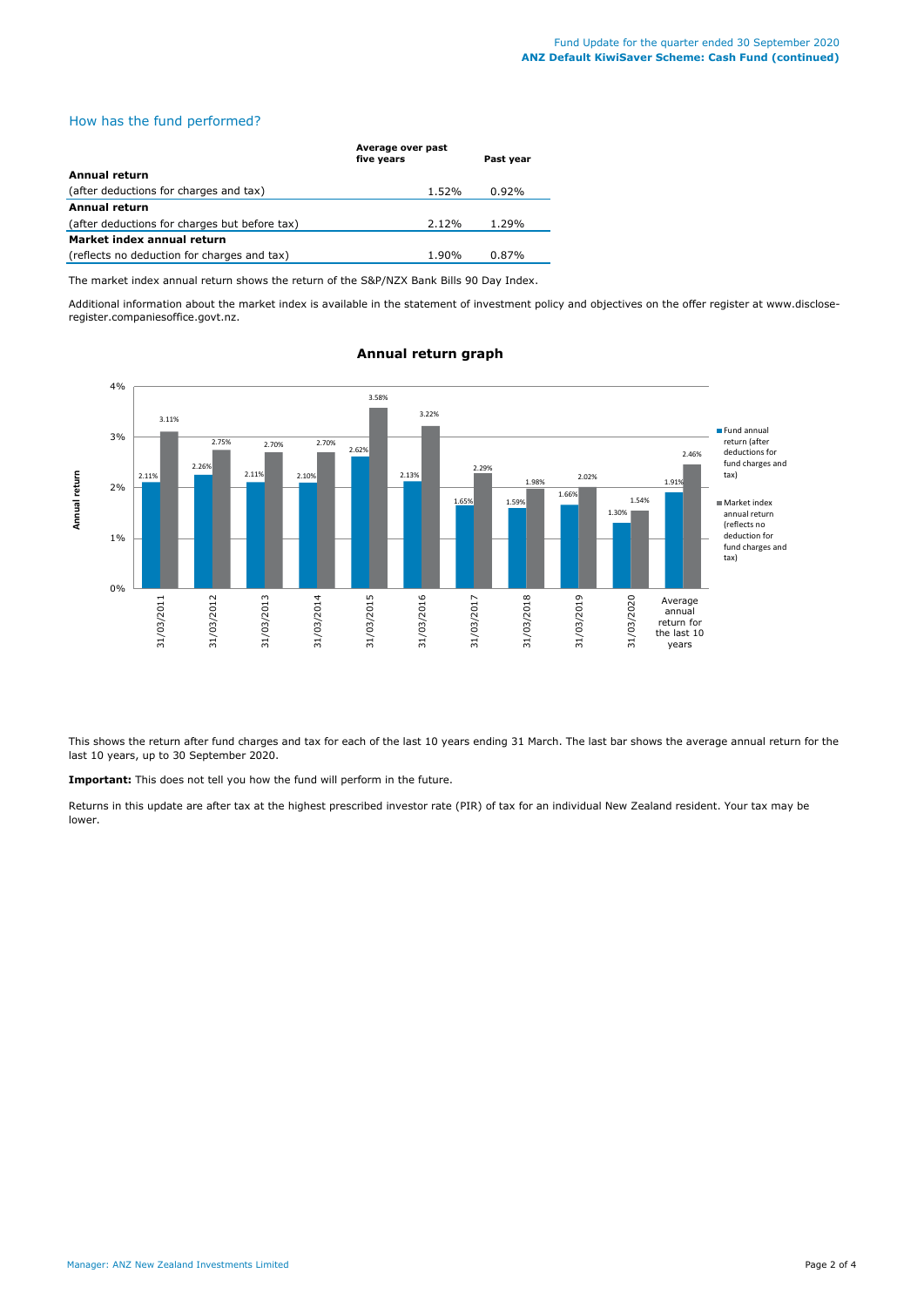# What fees are investors charged?

Investors in the Cash Fund are charged fund charges. In the year to 31 March 2020 these were:

|                                             | % of net asset value          |
|---------------------------------------------|-------------------------------|
| Total fund charges <sup>1*</sup>            | 0.28%                         |
| Which are made up of:                       |                               |
| Total management and administration charges | 0.28%                         |
| Including:                                  |                               |
| Manager's basic fee                         | 0.22%                         |
| Other management and administration charges | $0.06\%$                      |
| Total performance based fees                | $0.00\%$                      |
|                                             | Dollar amount per<br>investor |
| <b>Other charges</b>                        |                               |
| Membership fee <sup>2</sup>                 | \$18                          |

\* The manager expects that the fund charges for the next scheme year will be different from the fund charges disclosed in this fund update because the manager's basic fee was reduced on 28 June 2019 from 0.33% to 0.19% per year.

Investors are not currently charged individual action fees for specific actions or decisions (for example, for withdrawing from or switching funds). See the PDS for more information about Scheme fees.

Small differences in fees and charges can have a big impact on your investment over the long term.

## Example of how this applies to an investor

Sarah had \$10,000 in the fund at the start of the year and did not make any further contributions. At the end of the year, Sarah received a return after fund charges were deducted of \$92 (that is 0.92% of her inital \$10,000). Sarah also paid \$18 in other charges. This gives Sarah a total gain after tax of \$74 for the year.

# What does the fund invest in?

#### **Actual investment mix<sup>3</sup> Target investment mix<sup>3</sup>**

This shows the types of assets that the fund invests in. This shows the mix of assets that the fund generally intends to invest in.